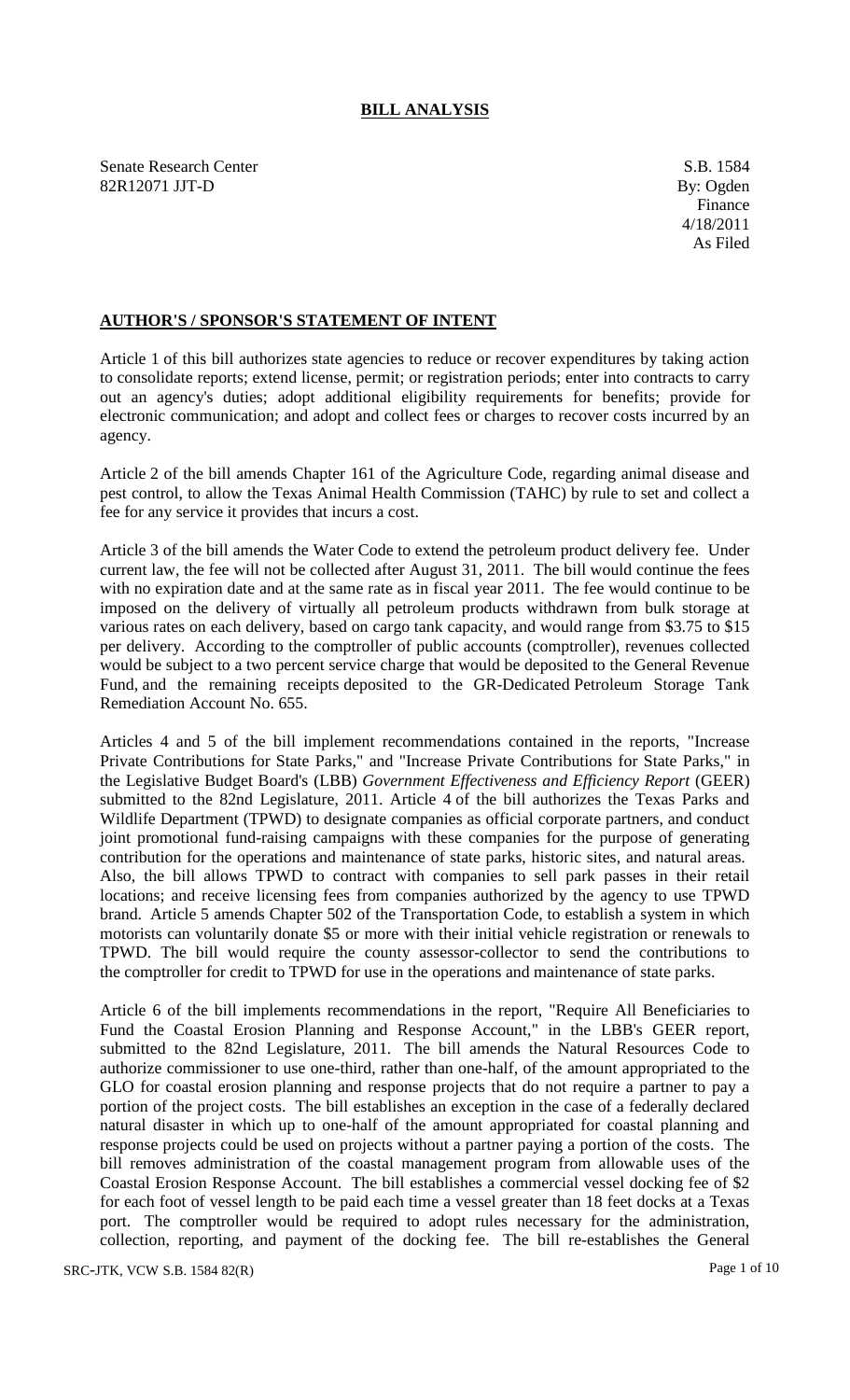Revenue Dedicated Coastal Erosion Response Account and require that the commercial vessel docking fee, one-sixth of Outer Continental Shelf Act (Section 8(g), 43 U.S.C. Section 1337(g)) settlement funds, and one-third of the current 75 percent allocation to the General Revenue Fund of unclaimed motorboat fuels tax refunds that under current law is dedicated to TPWD be deposited into this account.

Article 7 amends the Health and Safety Code and the Government Code relating to programs funded under the Texas Emissions Reduction Plan (TERP). The bill amends Chapter 386 of the Health and Safety Code to create and fund the air quality research program, which would be established and administered under a contract between the Texas Commission on Environmental Quality and a nonprofit organization or institution of higher education. The bill eliminates the allocation from General Revenue-Dedicated Texas Emissions Reduction Plan Account No. 5071 for the new technology research and development program; and provide \$2 million per year, instead of a percentage allocation share, for the new air quality research program. The bill repeals Chapter 387 of the Health and Safety Code, regarding the new technology research and development program.

As proposed, S.B. 1584 amends current law relating to state fiscal matters related to natural resources and the environment.

[**Note:** While the statutory reference in this bill is to the Texas Natural Resource Conservation Commission (TNRCC), the following amendments affect the Texas Commission on Environmental Quality, as the successor agency to TNRCC.]

# **RULEMAKING AUTHORITY**

Rulemaking authority previously granted to the Texas Animal Health Commission is modified in SECTION 2.01 (Section 161.060, Agriculture Code) of this bill.

Rulemaking authority is expressly granted to the Texas Parks and Wildlife Commission in SECTION 4.01 (Section 11.225, Parks and Wildlife Code), SECTION 4.02 (Sections 13.0151 and 13.0155, Parks and Wildlife Code), and SECTION 4.03 (Section 13.103, Parks and Wildlife Code) of this bill.

Rulemaking authority is expressly granted to the comptroller of public accounts in SECTION 6.05 (Section 33.614, Natural Resources Code) of this bill.

## **SECTION BY SECTION ANALYSIS**

## ARTICLE 1. REDUCTION OF EXPENDITURES AND IMPOSITION OF CHARGES GENERALLY

SECTION 1.01. Provides that this article applies to any state agency that receives an appropriation under Article VI of the General Appropriations Act.

SECTION 1.02. Provides that, notwithstanding any other statute of this state, each state agency to which this article applies is authorized to reduce or recover expenditures by:

(1) consolidating any reports or publications the agency is required to make and filing or delivering any of those reports or publications exclusively by electronic means;

(2) extending the effective period of any license, permit, or registration the agency grants or administers;

(3) entering into a contract with another governmental entity or with a private vendor to carry out any of the agency's duties;

(4) adopting additional eligibility requirements for persons who receive benefits under any law the agency administers to ensure that those benefits are received by the most deserving persons consistent with the purposes for which the benefits are provided;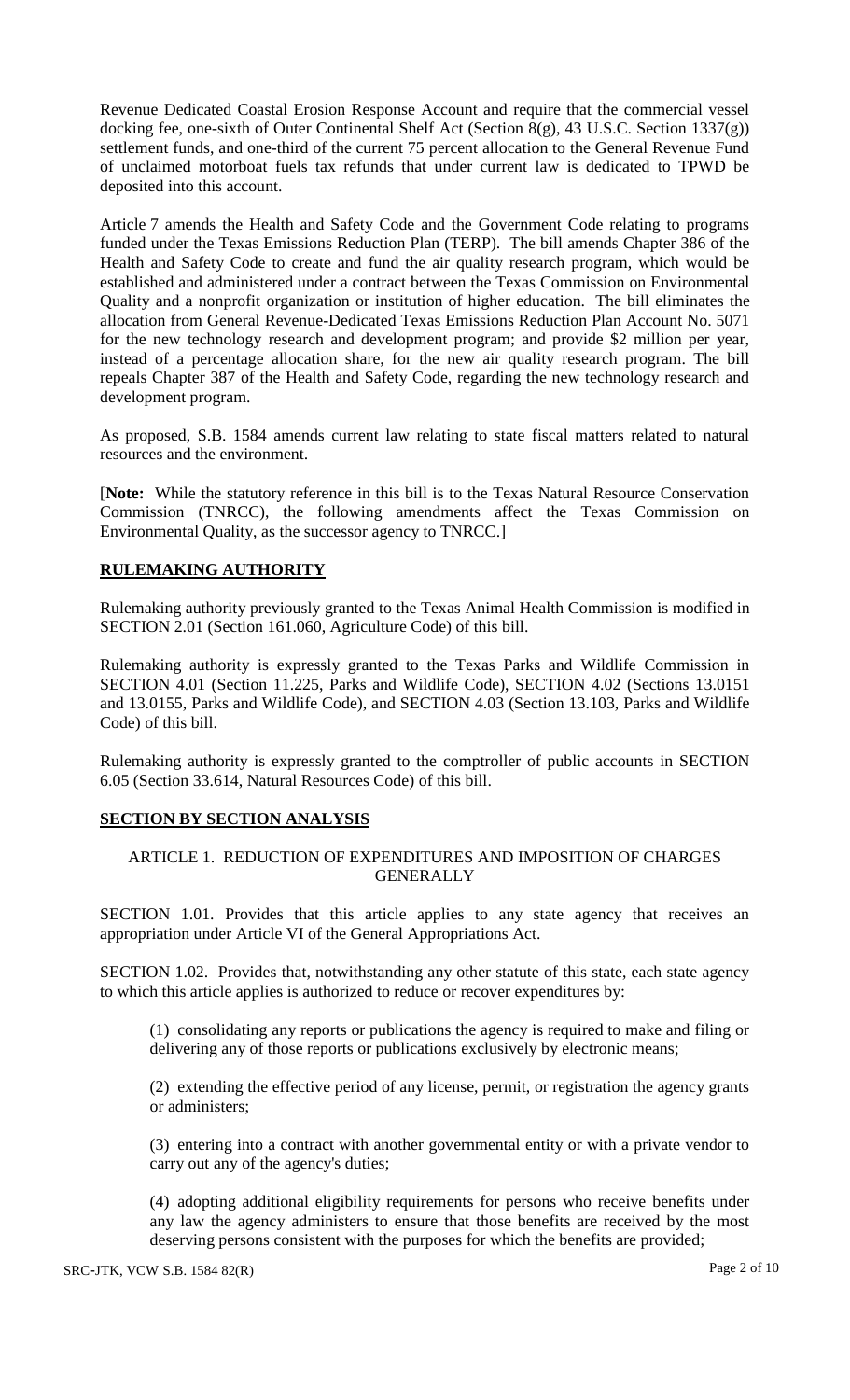(5) providing that any communication between the agency and another person and any document required to be delivered to or by the agency, including any application, notice, billing statement, receipt, or certificate, may be made or delivered by e-mail or through the Internet; and

(6) adopting and collecting fees or charges to cover any costs the agency incurs in performing its lawful functions.

ARTICLE 2. FISCAL MATTERS CONCERNING ANIMAL HEALTH REGULATION

SECTION 2.01. Amends Section 161.060, Agriculture Code, as follows:

Sec. 161.060. New heading: AUTHORITY TO SET AND COLLECT FEES. Authorizes the Texas Animal Health Commission (TAHC) by rule to set and collect a fee for any service provided by TAHC, rather than to charge a fee, as provided by TAHC rule, for an inspection made by TAHC, including:

- (1) the inspection of animals or facilities;
- (2) the testing of animals for disease;
- (3) obtaining samples from animals for disease testing;
- (4) disease eradication and treatment efforts;
- (5) services related to the transport of livestock;
- (6) control and eradication of ticks and other pests; and
- (7) any other service for which TAHC incurs a cost.

#### ARTICLE 3. FISCAL MATTERS REGARDING PETROLEUM INDUSTRY REGULATION

SECTION 3.01. Amends Section 26.3574(b), Water Code, as follows:

(b) Requires each operator of a bulk facility on withdrawal from bulk of a petroleum product to collect from the person who orders the withdrawal a fee in an amount determined as follows:

(1) \$3.75 for each delivery into a cargo tank having a capacity of less than 2,500 gallons, rather than \$3.75 for each delivery into a cargo tank having a capacity of less than 2,500 gallons for the state fiscal year beginning September 1, 2007, through the state fiscal year ending August 31, 2011;

(2) \$7.50 for each delivery into a cargo tank having a capacity of 2,500 gallons or more but less than 5,000 gallons, rather than \$7.50 for each deliver into a cargo tank having a capacity of  $2,500$  gallons or more but less than 5,000 gallons for the state fiscal year beginning September 1, 2007, through the state fiscal year ending August 31, 2011;

(3) \$11.75 for each delivery into a cargo tank having a capacity of 5,000 gallons or more but less than 8,000 gallons, rather than \$11.75 for each delivery into a cargo tank having a capacity of 5,000 or more but less than 8,000 for the state fiscal year beginning September 1, 2007, through the state fiscal year ending August 31, 2011;

(4) \$15.00 for each delivery into a cargo tank having a capacity of 8,000 gallons or more but less than 10,000 gallons, rather than \$15,00 for each delivery into a cargo tank having a capacity of 8,000 gallons or more but less than 10,000 gallons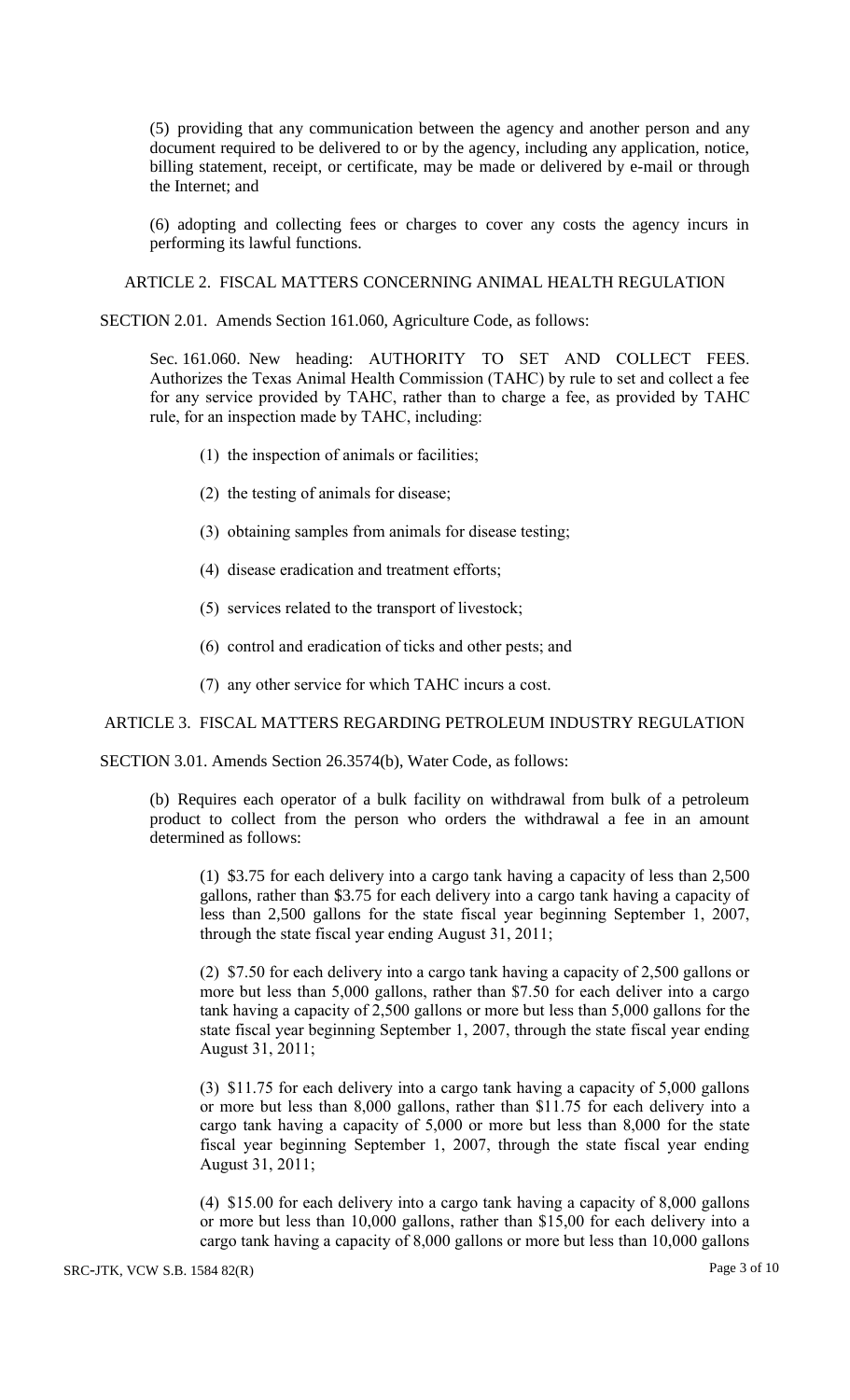for the state fiscal year beginning September 1, 2007, through the state fiscal year ending August 31, 2011; and

(5) \$7.50 for each increment of 5,000 gallons or any part thereof delivered into a cargo tank having a capacity of 10,000 gallons or more, rather than \$7.50 for each increment of 5,000 gallons or any part thereof delivered into a cargo tank having a capacity of 10,000 gallons or more for the state fiscal year beginning September 1, 2007, through the state fiscal year ending August 31, 2011.

ARTICLE 4. FISCAL MATTERS REGARDING FUNDING FOR STATE SITES

SECTION 4.01. Amends Chapter 11, Parks and Wildlife Code, by adding Subchapter J-1, as follows:

#### SUBCHAPTER J-1. FOR-PROFIT PARTNERSHIPS

Sec. 11.221. DEFINITIONS. Defines, in this subchapter, "official corporate partner" and "state site."

Sec. 11.222. SELECTION; CONTRACT. (a) Authorizes the Texas Parks and Wildlife Department (TPWD), subject to Texas Parks and Wildlife Commission (TPWC) approval, to select a for-profit entity as an official corporate partner.

(b) Authorizes TPWD to contract with an official corporate partner to raise funds for state site operations and maintenance.

Sec. 11.223. GIFTS AND GRANTS; FUND-RAISING. (a) Authorizes an official corporate partner, to raise funds for state site operations and maintenance, to accept contributions, gifts, grants, and promotional campaign proceeds on behalf of TPWD. Requires TPWD to ensure that an official corporate partner transfers the contributions, gifts, grants, and promotional campaign proceeds to TPWD as soon as possible.

(b) Authorizes TPWD to contract with an official corporate partner to conduct joint promotional campaigns or other fund-raising efforts conducted by TPWD to raise funds for state site operations and maintenance.

Sec. 11.224. USE OF FUNDS. Authorizes money received by TPWD under this subchapter, including money received under a contract or licensing or other agreement or as a gift or grant, to be used only for state site operations and maintenance.

Sec. 11.225. RULES. Requires TPWC to adopt rules to implement this subchapter, including rules that establish guidelines or best practices for official corporate partners.

SECTION 4.02. Amends Subchapter A, Chapter 13, Parks and Wildlife Code, by adding Sections 13.0151 and 13.0155, as follows:

Sec. 13.0151. STATE PARK PASSES. (a) Authorizes TPWD to contract with any entity TPWD considers appropriate to sell state park passes in any of the entity's retail locations.

(b) Authorizes TPWC to adopt rules to implement this section.

Sec. 13.0155. USE OF PARKS AND WILDLIFE DEPARTMENT BRAND. (a) Authorizes TPWD to contract with any entity TPWD considers appropriate to use the TPWD brand in exchange for licensing fees paid by the entity to TPWD.

(b) Requires TPWD to use the licensing fees received under Subsection (a) only for the operation and maintenance of state sites as defined by Section 11.221.

(c) Authorizes TPWC to adopt rules to implement this section.

SRC-JTK, VCW S.B. 1584 82(R) Page 4 of 10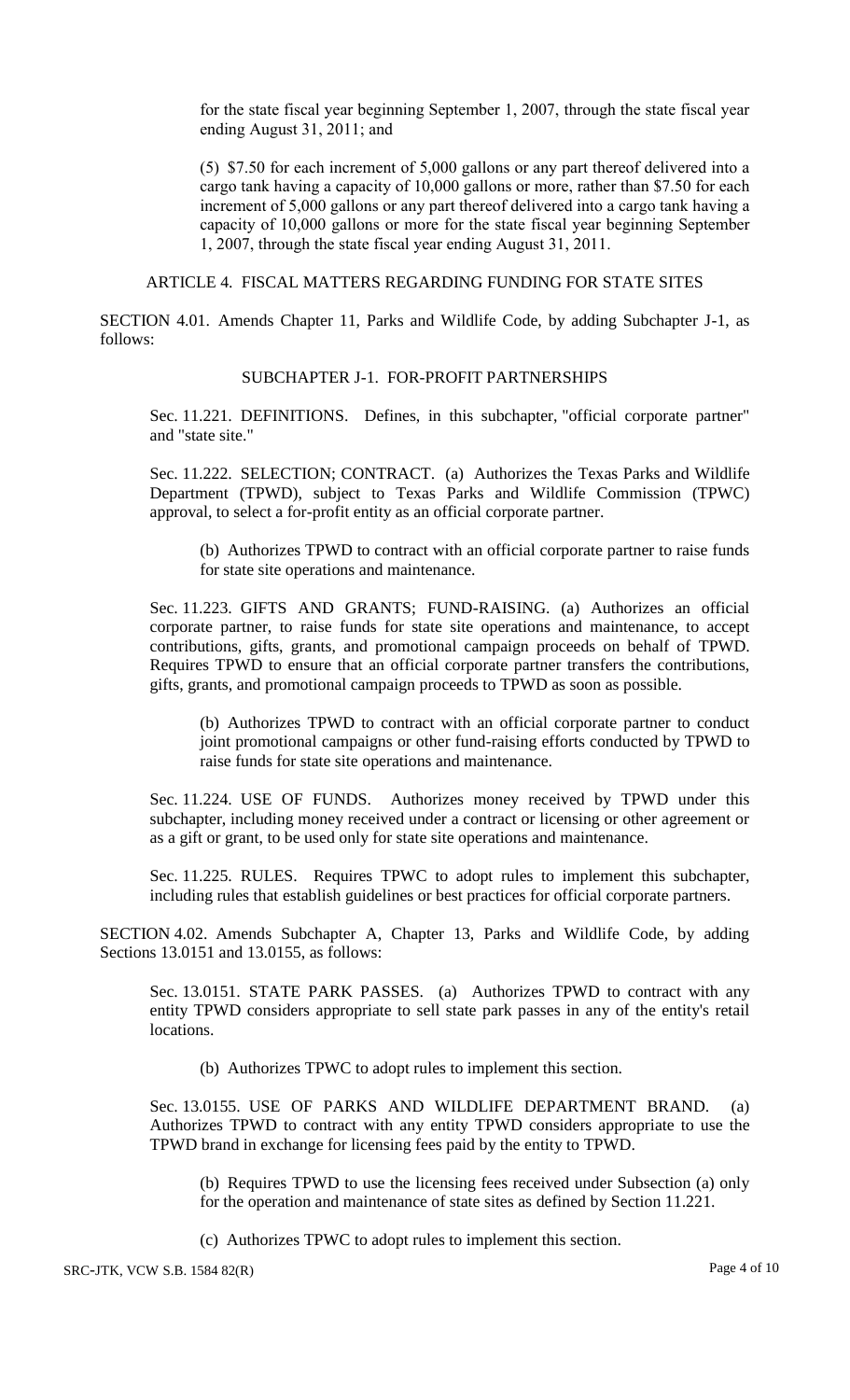SECTION 4.03. Amends Subchapter B, Chapter 13, Parks and Wildlife Code, by adding Section 13.103, as follows:

Sec. 13.103. ADVERTISING. Authorizes TPWC by rule to assess and limit commercial advertising in state parks, natural areas, historic sites, or other sites under the jurisdiction of TPWD to preserve the integrity of the sites and to minimize distractions that may interfere with the enjoyment of the sites by visitors.

## ARTICLE 5. FISCAL MATTERS REGARDING PARKS AND WILDLIFE DEPARTMENT

SECTION 5.01. Amends Subchapter D, Chapter 502, Transportation Code, by adding Section 502.1747, as follows:

Sec. 502.1747. VOLUNTARY CONTRIBUTION TO PARKS AND WILDLIFE DEPARTMENT. (a) Authorizes a person, when the person registers or renews the registration of a motor vehicle under this chapter, to contribute \$5 or more to TPWD.

(b) Requires the county assessor-collector to send any contribution made under this section to the comptroller of public accounts (comptroller) for credit to TPWD. Authorizes money received by TPWD under this section to be used only for the operation and maintenance of state parks, historic sites, or natural areas under the jurisdiction of TPWD.

## ARTICLE 6. FISCAL MATTERS REGARDING PRESERVATION OF NATURAL RESOURCES

SECTION 6.01. Amends Section 33.603(f), Natural Resources Code, as follows:

(f) Authorizes the commissioner of the General Land Office (commissioner), notwithstanding Subsections (c) (relating to a coastal erosion response study or project) and (e) (relating to requirements for a qualified project partner), each biennium to undertake at least one erosion response project without requiring a qualified project partner to pay a portion of the shared project cost. Prohibits the total cost of the projects undertaken that do not have a cost share requirement from exceeding one-third, rather than one-half, of the total amount appropriated to the land office for coastal erosion planning and response, except that if any of the projects that do not have a cost share requirement are undertaken in response to erosion associated with a federally declared disaster:

(1) the total cost of the projects undertaken that do not have a cost share requirement and that are not undertaken in response to erosion associated with a federally declared disaster may not exceed one-third of the total amount appropriated to the land office for coastal erosion planning and response; and

(2) the total cost of all of the projects undertaken that do not have a cost share requirement, whether or not undertaken in response to erosion associated with a federally declared disaster, may not exceed one-half of the total amount appropriated to the land office for coastal erosion planning and response.

SECTION 6.02. Amends Sections 33.604(a) and (b), Natural Resources Code, as follows:

(a) Provides that the coastal erosion response account is an account in the general revenue fund that is authorized to be appropriated only to the commissioner and used only for the purpose of implementing this subchapter, rather than for the purpose of implementing this subchapter and administration of the coastal management program as provided in Subchapter F (Coastal Coordination).

(b) Provides that the account consists of: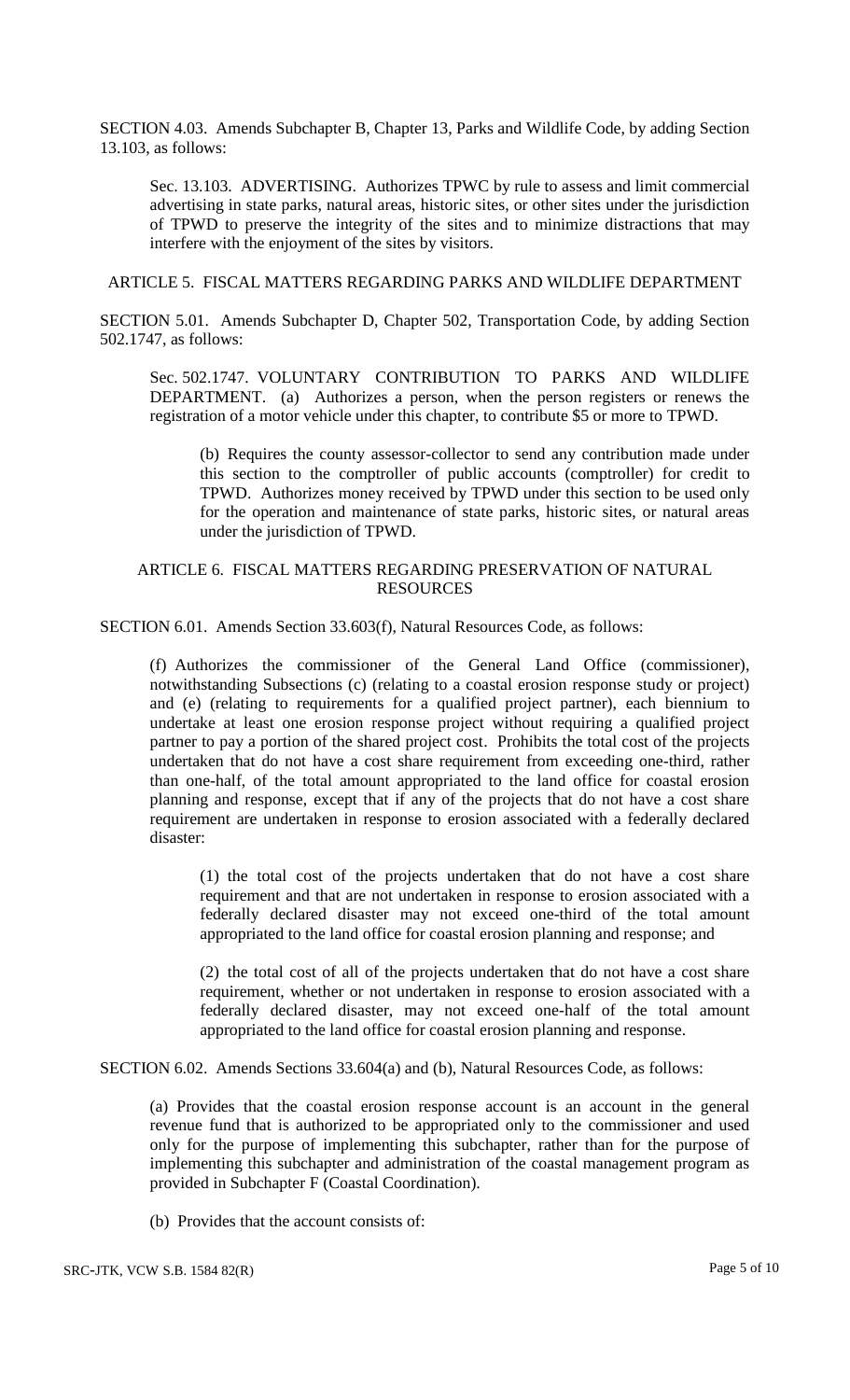(1) all money appropriated for the purposes of this subchapter;

(2) grants to this state from the United States for the purposes of this subchapter;

(3) all money received by this state from the sale of dredged material;

(4) penalties or costs collected under Section 61.0184 (Notice Requirements; Orders and Hearings) or 63.1814 (Notice Requirements; Orders and Hearings); and

(5) fees deposited to the credit of the account in accordance with Section 33.614.

SECTION 6.03. Amends Section 33.605, Natural Resources Code, by amending Subsection (a) and adding Subsection (c), as follows:

(a) Authorizes money in the account to be used for any action authorized by this subchapter, rather than to be used for any action authorized by this subchapter and the administration of the coastal management program as provided in Subchapter F.

(c) Authorizes fees deposited to the credit of the account in accordance with Section 33.604 (Coastal Erosion Response Account), notwithstanding Subsection (a), to be used only for erosion response projects that directly affect commercial vessels that dock at ports operated by port authorities or navigation districts in this state.

SECTION 6.04. Amends Section 33.608, Natural Resources Code, as follows:

Sec. 33.608. REPORT TO LEGISLATURE. (a) Creates this subsection from existing text. Makes no further changes.

(b) Requires that the report include a plan for coastal erosion response studies and projects that may be funded, wholly or partly, from money in the account and may be undertaken during the next 10 or more years.

SECTION 6.05. Amends Subchapter H, Chapter 33, Natural Resources Code, by adding Sections 33.614 and 33.615, as follows:

Sec. 33.614. COMMERCIAL VESSEL DOCKING FEE. (a) Requires each port authority or navigation district to impose a fee of \$2 for each foot of vessel length on each owner or operator of a commercial vessel with a draft of at least 18 feet each time the vessel docks at the port operated by the port authority or navigation district.

(b) Requires a port authority or navigation district that collects a fee under Subsection (a) to remit the amount of the fee to the comptroller.

(c) Entitles a port authority or navigation district that makes a timely payment to the comptroller of the amount of a fee collected under Subsection (a) to retain an amount equal to one percent of the amount of the fee collected to cover the port authority's or navigation district's administrative expenses.

(d) Requires the comptroller to deposit the amount of the fees collected to the credit of the account as provided by Section 33.604.

(e) Requires the comptroller to adopt rules necessary for the administration, collection, reporting, and payment of the fee.

Sec. 33.615. DEDICATION OF OUTER CONTINENTAL SHELF LANDS ACT REVENUE. Authorizes one-sixth of the revenue received by this state under Section 8(g), Outer Continental Shelf Lands Act (43 U.S.C. Section 1337(g)), being one-half of that portion of the revenue credited to the general revenue fund and not otherwise deposited to the credit of the permanent school fund pursuant to the Agreed Judgment in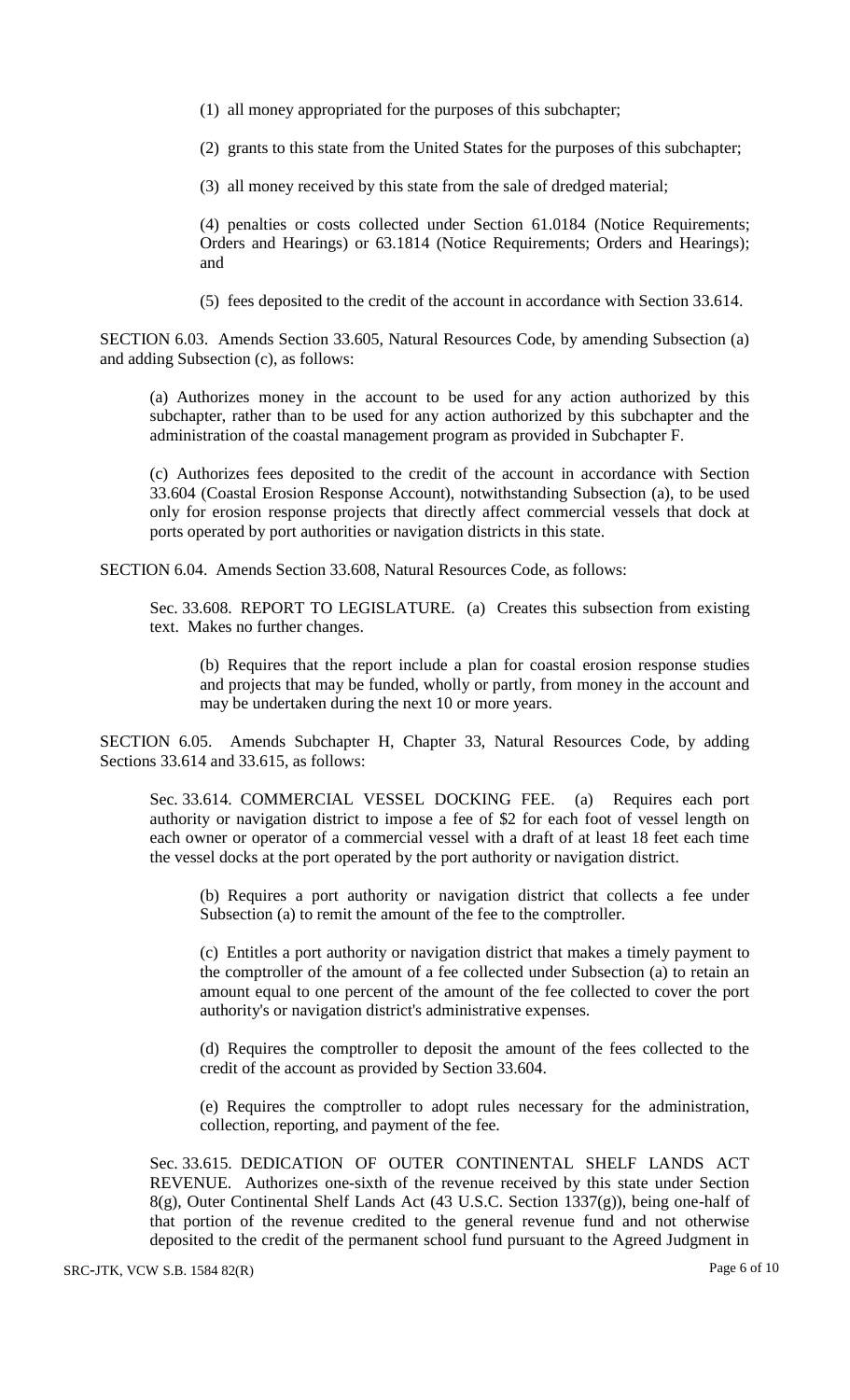Cause No. 395,483 in the 299th Judicial District Court of Travis County on file in the Travis County District Clerk's records at Volume 1396, Page 479, to be appropriated only to the commissioner for the purpose of implementing this subchapter.

SECTION 6.06. Amends Section 162.502(c), Tax Code, to provide that of the money deposited to the credit of the general revenue fund under Subsection  $(b)(2)$ , 33-1/3 percent may be appropriated only to the commissioner of the General Land Office for the purpose of implementing Subchapter H, Chapter 33, Natural Resources Code, and 66-2/3 percent may be appropriated only to TPWD for any lawful purpose, rather than money deposited to the credit of the general revenue fund under Subsection (b)(2) is authorized to be appropriated only to TPWD for any lawful purpose.

SECTION 6.07. Provides that Section 33.614, Natural Resources Code, as added by this Act, applies only to a vessel that docks at a port on or after the effective date of this Act.

ARTICLE 7. FISCAL MATTERS REGARDING ENVIRONMENTAL PROTECTION

SECTION 7.01. Amends Section 386.051(b), Health and Safety Code, as follows:

(b) Requires the Texas Natural Resource Conservation Commission (TNRCC) and the comptroller, under the plan, to provide grants or other funding for:

(1) the diesel emissions reduction incentive program established under Subchapter C (Diesel Emissions Reduction Incentive Program), including for infrastructure projects established under that subchapter;

(2) the motor vehicle purchase or lease incentive program established under Subchapter D (Motor Vehicle Purchase or Lease Incentive Program);

(3) air quality research under Section 386.059, rather than the new technology research and development program established under Chapter 387 (New Technology Research and Development Program);

(4) the clean school bus program established under Chapter 390 (Clean School Bus Program); and

(5) the new technology implementation grant program established under Chapter 391 (Texas Clean Fleet Program).

SECTION 7.02. Amends Section 386.058(b), Health and Safety Code, to require the governor to appoint to the Texas Emissions Reduction Plan Advisory Board (advisory board) a representative of the trucking industry, a representative of the air conditioning manufacturing industry, a representative of the electric utility industry, a representative of regional transportation, and a representative of the nonprofit organization described by Section 386.059, rather than Section 386.252(a)(2).

SECTION 7.03. Amends Subchapter B, Chapter 386, Health and Safety Code, by adding Section 386.059, as follows:

Sec. 386.059. AIR QUALITY RESEARCH. (a) Requires TNRCC to contract with a nonprofit organization or institution of higher education to establish and administer a program to support research related to air quality.

(b) Prohibits the board of directors of a nonprofit organization establishing and administering the research program related to air quality under this section from having more than 11 members, requires it to include two persons with relevant scientific expertise to be nominated by TNRCC, and prohibits it from including more than four county judges selected from counties in the Houston-Galveston-Brazoria and Dallas-Fort Worth nonattainment areas. Authorizes the two persons with relevant scientific expertise to be nominated by TNRCC to be employees or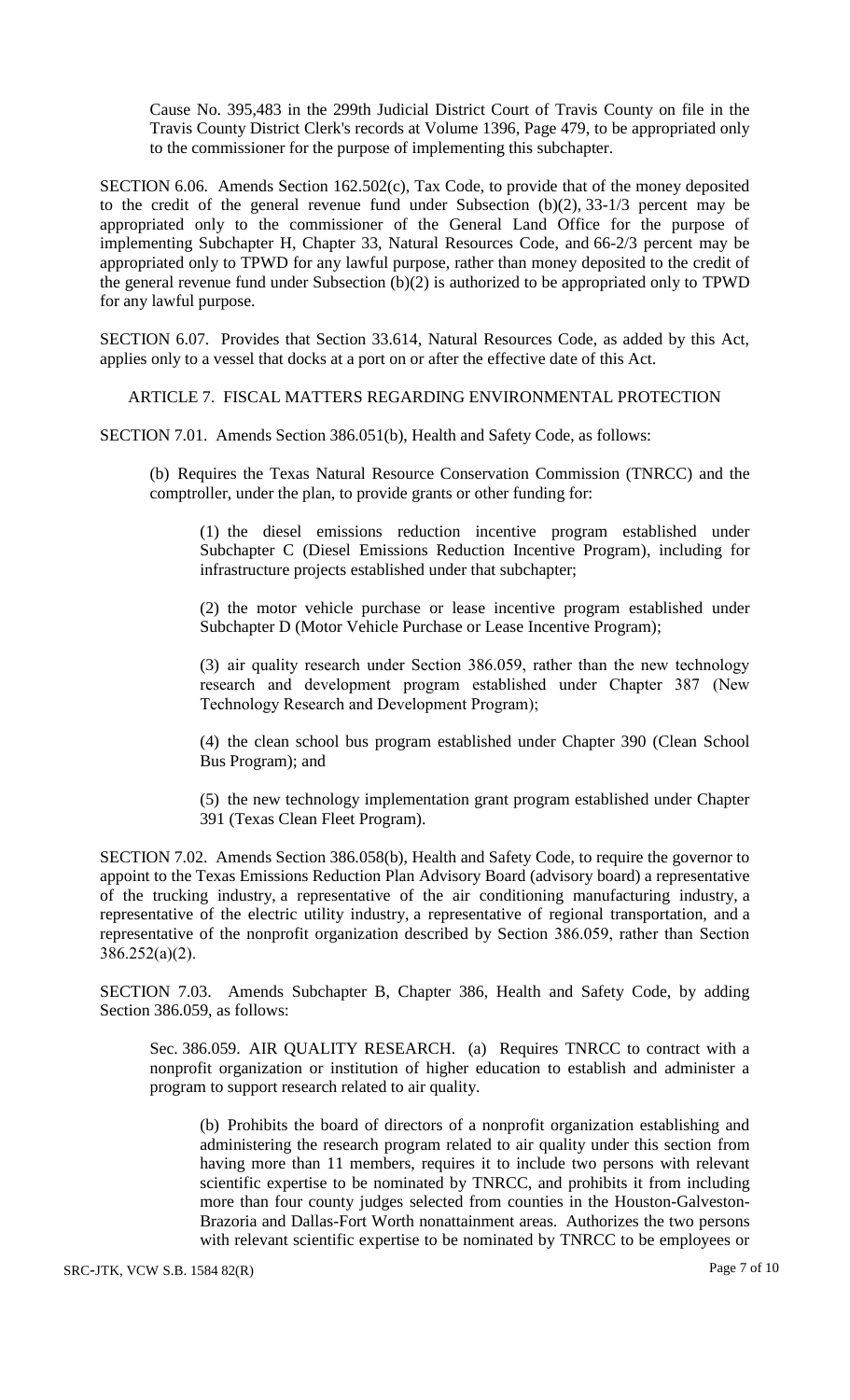officers of TNRCC, provided that they do not participate in funding decisions affecting the granting of funds by TNRCC to a nonprofit organization on whose board they serve.

(c) Requires TNRCC to provide oversight as appropriate for grants provided under the program established under this section.

(d) Requires a nonprofit organization or institution of higher education to submit to TNRCC for approval a budget for the disposition of funds granted under the program established under this section.

(e) Requires a nonprofit organization or institution of higher education to be reimbursed for costs incurred in establishing and administering the research program related to air quality under this section. Prohibits reimbursable administrative costs of a nonprofit organization or institution of higher education from exceeding 10 percent of the program budget.

(f) Provides that a nonprofit organization that receives grants from TNRCC under this section is subject to Chapters 551 (Open Meetings) and 552 (Public Information), Government Code.

SECTION 7.04. Amends Section 386.108(a), Health and Safety Code, to require TNRCC to provide funding under Section 386.252(a), rather than Section 386.252(a)(1), for infrastructure projects.

SECTION 7.05. Reenacts Section 386.252, Health and Safety Code, as amended by Chapters 1125 (H.B. 1796) and 1232 (S.B. 1759), Acts of the 81st Legislature, Regular Session, 2009, and amends Subsection (a) and adds Subsection (a-1), as follows:

(a) Provides that of the money in the fund, 96.5 percent may be used only to implement and administer programs established under the plan and is required to be allocated as follows:

(1) not more than four percent is authorized to be used for the clean school bus program;

(2) not more than 10 percent is authorized to be used for on-road diesel purchase or lease incentives;

(3) a specified amount is authorized to be used for the new technology implementation grant program, from which a defined amount is authorized to be set aside for electricity storage projects related to renewable energy;

(4) five percent is required to be used for the clean fleet program;

(5) up to \$200,000 is allocated for a health effects study;

(6) up to \$500,000 is to be deposited in the state treasury to the credit of the clean air account created under Section 382.0622 (Clean Air Act Fees) to supplement funding for air quality planning activities in affected counties;

(7) up to \$2 million is to be allocated annually to support research related to air quality as provided by Section 386.059;

(8) up to \$216,000 is allocated annually to TNRCC to contract with the Energy Systems Laboratory at the Texas Engineering Experiment Station for the development and annual computation of creditable statewide emissions reductions obtained through wind and other renewable energy resources for the state implementation plan; and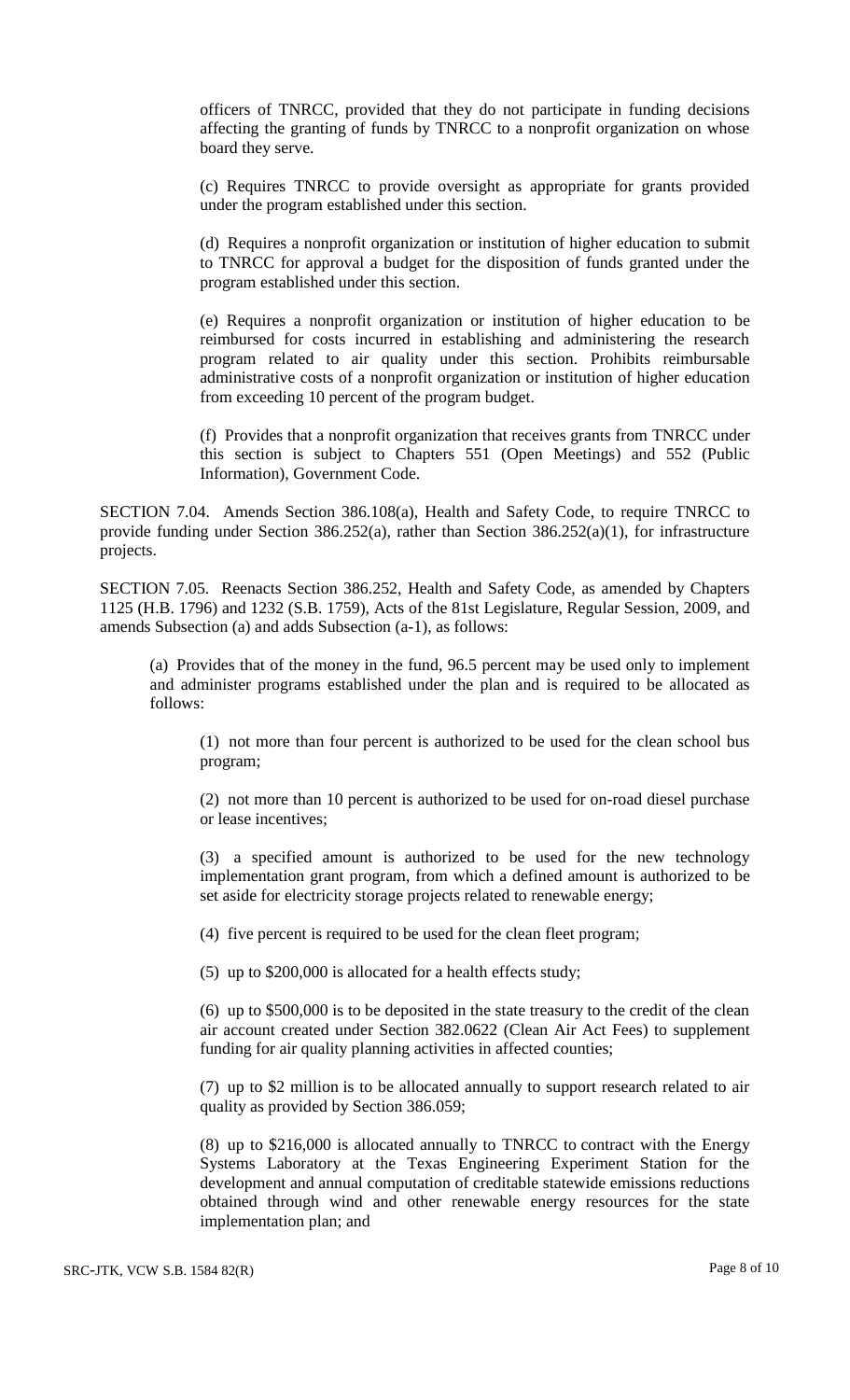(9) the balance of the money in the fund allocated by this subsection is allocated to the remaining programs of the diesel emissions reduction incentive program.

Deletes existing text providing that money in the fund may be used only to implement and administer programs established under the plan and is required to be allocated as follows:

(1) for the diesel emissions reduction incentive program, 87.5 percent of the money in the fund, of which:

(A) not more than four percent may be used for the clean school bus program;

(B) not more than 10 percent may be used for on-road diesel purchase or lease incentives; and

(C) a specified amount may be used for the new technology implementation grant program, from which a defined amount may be set aside for electricity storage projects related to renewable energy; five percent shall be used for the clean fleet program;

(2) for the new technology research and development program, nine percent of the money in the fund, of which:

(A) up to \$200,000 is allocated for a health effects study;

(B) \$500,000 is to be deposited in the state treasury to the credit of the clean air account created under Section 382.0622 to supplement funding for air quality planning activities in affected counties;

(C) not less than 20 percent is to be allocated each year to support research related to air quality as provided by Section 387.010 (Air Quality Research); and

(D) the balance is allocated each year to TNRCC to be used to:

(i) implement and administer the new technology research and development program for the purpose of identifying, testing, and evaluating new emissions-reducing technologies with potential for commercialization in this state and to facilitate their certification or verification; and

(ii) contract with the Energy Systems Laboratory at the Texas Engineering Experiment Station (laboratory) for \$216,000 annually for the development and annual computation of creditable statewide emissions reductions obtained through wind and other renewable energy resources for the state implementation plan; and

(3) two percent is allocated to TNRCC and 1.5 percent is allocated to the laboratory for administrative costs incurred by TNRCC and the laboratory.

(a-1) Creates this subsection from existing text. Provides that two percent of the money in the fund is allocated to TNRCC and 1.5 percent is allocated to the laboratory for administrative costs incurred by TNRCC and the laboratory.

SECTION 7.06. Amends Section 447.011(h), Government Code, to delete existing text authorizing the Texas Commission on Environmental Quality to use this information to fund the United States Environmental Protection Agency verification of a technology in accordance with Section 387.003 (New Technology Research and Development Program), Health and Safety Code.

SRC-JTK, VCW S.B. 1584 82(R) Page 9 of 10